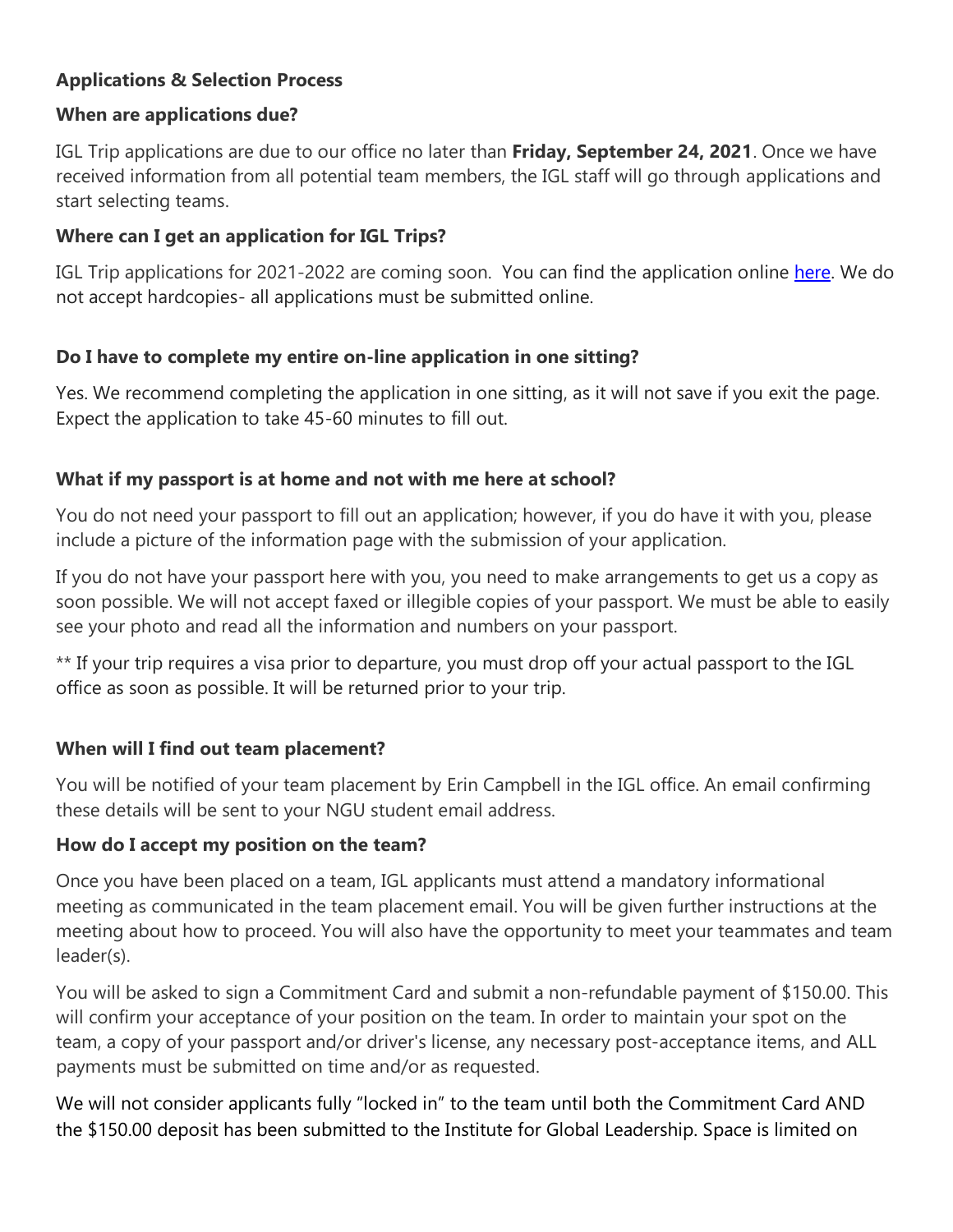each team so you are strongly urged to turn in these items as soon as you've received your team placement.

## **Team Meetings & Trainings:**

### **What is involved in preparation for my trip?**

The Institute for Global Leadership requires all trip participants to attend training and team meetings. Attendance is required to ensure that each participant receives vital information and training pertaining to the trip and to build team unity leading up to the trip. Large group training times will provide a foundation for the more specific preparation that will take place in team meetings.

It is very important to understand that participating in an IGL Trip will require a sacrifice in your schedule. Attendance is required and there will be preparation and/or assignments to complete outside of team meetings.

Excessive absences (with or without excuse) or failure to follow through on required tasks (keeping up with payments, completing tasks, etc.) will be cause for dismissal from the team. It is not enough for you to simply show up at these meetings. You are expected to participate and engage in the team and training meetings.

### **Fundraising**

### **How do I keep track of my account balance?**

Each time you bring a payment to the IGL office, we will add that to your trip account. We are happy to let you know your balance, if you simply contact us and request an updated balance check.

Each person is strongly encouraged to keep track of any donations they include as well, including names of donors and contact/address information. Any time you receive a donation, it is generally a good idea to contact them personally, and thank them for donating to your trip.

If you have any questions about your account, please contact the Institute for Global Leadership office.

### **How do we make payments towards our IGL trips?**

We ask that IGL trip participants submit payments via cash, checks, or through the online payment portal. These payments must be brought directly to the IGL office and handed to one of the staff members.

## **How much money do I need to raise in order to go on an IGL Trip?**

Each trip is different. IGL trips are priced based on information received from those we work with on site at each location. Costs vary by trip based on location, type of ministry, cost of living, logistical details, etc. You can find trip cost information by going to [the website](https://ngu.edu/academics/centers-institutes/institute-global-leadership/) or contacting the IGL office.

Each individual participant is financially responsible for the cost of his/her IGL Trip. The funds you raise will be applied to your trip account but are under the control of the Institute for Global Leadership office. All deposits and payments must be paid in full to the IGL office by the specified payment deadlines. If you miss a deadline without having made prior arrangements, your account will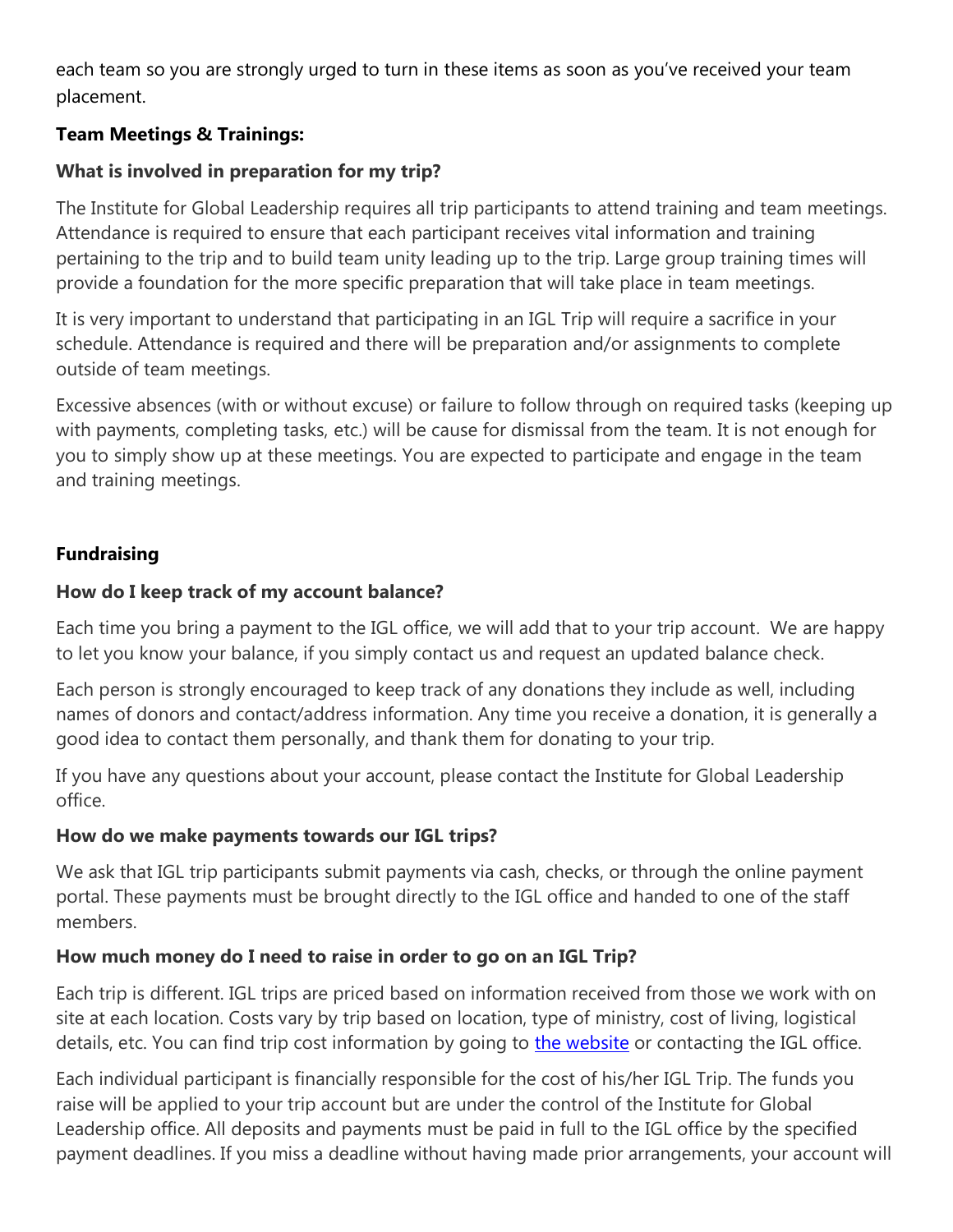be subject to late payment penalties. In addition to the trip cost, you are financially responsible for the costs of any immunizations or medications deemed necessary for safety on the trip as well as the costs of a new or renewed passport (if needed).

Regardless of the reason or timing of withdrawal from the team and IGL Trip program, if you are unable to go on your IGL Trip, all funds (including application fee, payments, and gifts received from donors) are non-refundable and you will be held responsible for reimbursing the Institute for Global Leadership for any prepaid expenses.

# **What does the trip cost cover?**

Your trip cost covers all of your travel costs and on-field expenses. On-field expenses include things such as rental vehicles, transportation to and from your destination airport, housing, food, local transportation, supplies, visa fees and airport taxes when applicable, and miscellaneous ministry expenses. In addition to on-field expenses, your trip cost includes travel insurance, t-shirt, background check fee, general administrative expenses, and team leader supplement. The administrative fee covers a number of things such as IGL trip materials, training expenses, global focus events, funding for additional support staff contingency funds, and other general expenses. The supplement for the team leader cost allows us to help team leaders financially as they sacrifice personal time off work and time away from family, and other responsibilities to lead and serve with you. We ask a lot from team leaders and believe it is important to be able to help them in this way.

The trip cost does NOT cover your passport or immunizations. However, if you know a friend or family member is interested in supporting your trip, you may ask them to cover the cost of your passport or immunizations by sending you a check.

While we plan to the best of our ability given the information we receive from the field months in advance, the trip cost is an estimate and is subject to change at any time. This could mean an increase or decrease in the trip cost. In the event of an increase in the trip cost, we will communicate this to you as early as possible and will work with you as needed.

# **Will the Institute for Global Leadership help me with raising support for my trip?**

Trip participants are required to attend mandatory fundraising training event. Additionally, they are also expected to turn in a copy of their support letter upon committing to their team placement. You will be required to send out 50 support letters to friends, family, or church members.

We cover a number of things in this training session such as:

- Principles for raising financial support
- Personal sacrificial giving toward your trip
- Ideas for raising funds
- How to write a support letter
- Policies and procedures of North Greenville University and the Institute for Global Leadership regarding IGL trip funds and accounts
- Your responsibilities as related to your IGL Trip account
- Payment schedule and important deadlines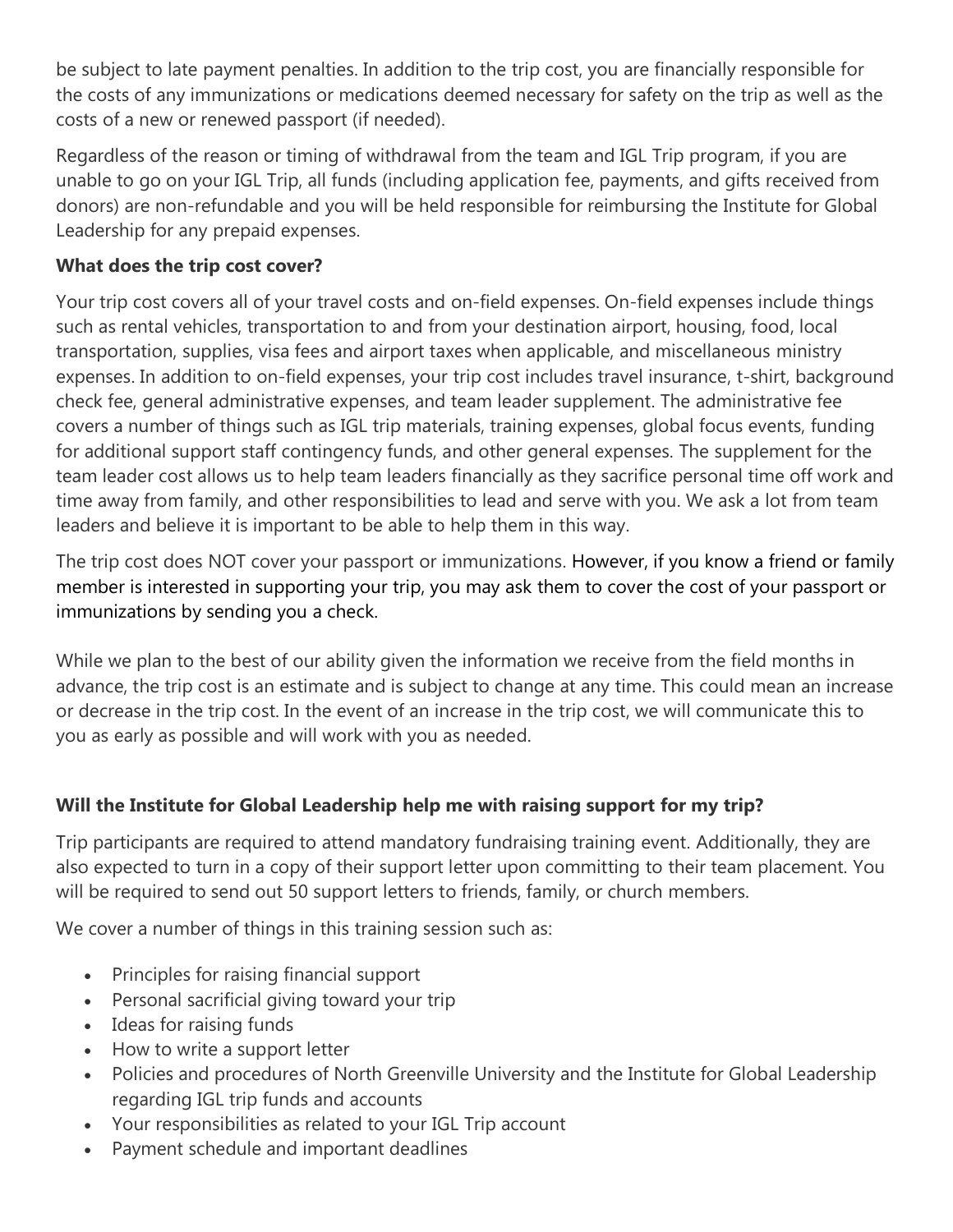## **How do I pay for the postage amount on my support letters?**

Postage is a cost that you must pay separate from the cost of the trip. However, if you are raising financial support it is best to let close family members know of these specific costs so they can give you cash or write you a personal check for these costs.

### **What is the required text that I am supposed to include in my support letters?**

You must include where you are going, what you will be doing, how much your trip costs, where your donor can send a check or cash, and the deadline that your payments are due. All checks are made payable to "North Greenville University". If you have donors that write a check, be sure to notify them to leave the "memo" line blank. This is per IRS regulations for charitable contribution credit.

Be sure to include ALL necessary information so your donors aren't left wondering about how they can make a donation to your IGL Trip.

### **Are there any sample support letters I can look at before I write my own?**

Yes, you will be provided with a Sample Support Letter in the packet you receive at the informational meeting. You can also contact the Institute for Global Leadership if you need assistance. We are happy to read though it and offer any suggestions or edits to the letter your donors will receive.

### **Will my team do a fundraiser?**

We leave this decision to each individual team. There is no requirement that each team do a fundraiser, but if a team decides they want to, it is an option.

### **If friends and family want to give toward my trip, are their donations toward my trip taxdeductible?**

Donations that meet the criteria are tax-deductible. Tax-deductible donations must be made payable to North Greenville University with the understanding that the "donnee" organization (that is, the NGU Institute for Global Leadership) has complete discretion and control over the use of all donated funds.

### **Can I charge my IGL Trip cost to my student account?**

No, you may not charge your IGL Trip cost to your student account.

### **When is my non-refundable deposit due?**

Your non-refundable deposit of \$150.00 is due when you turn in the Commitment Card indicating you are officially joining the team. Both items must be turned in at the same time to the IGL office and will not be accepted separately.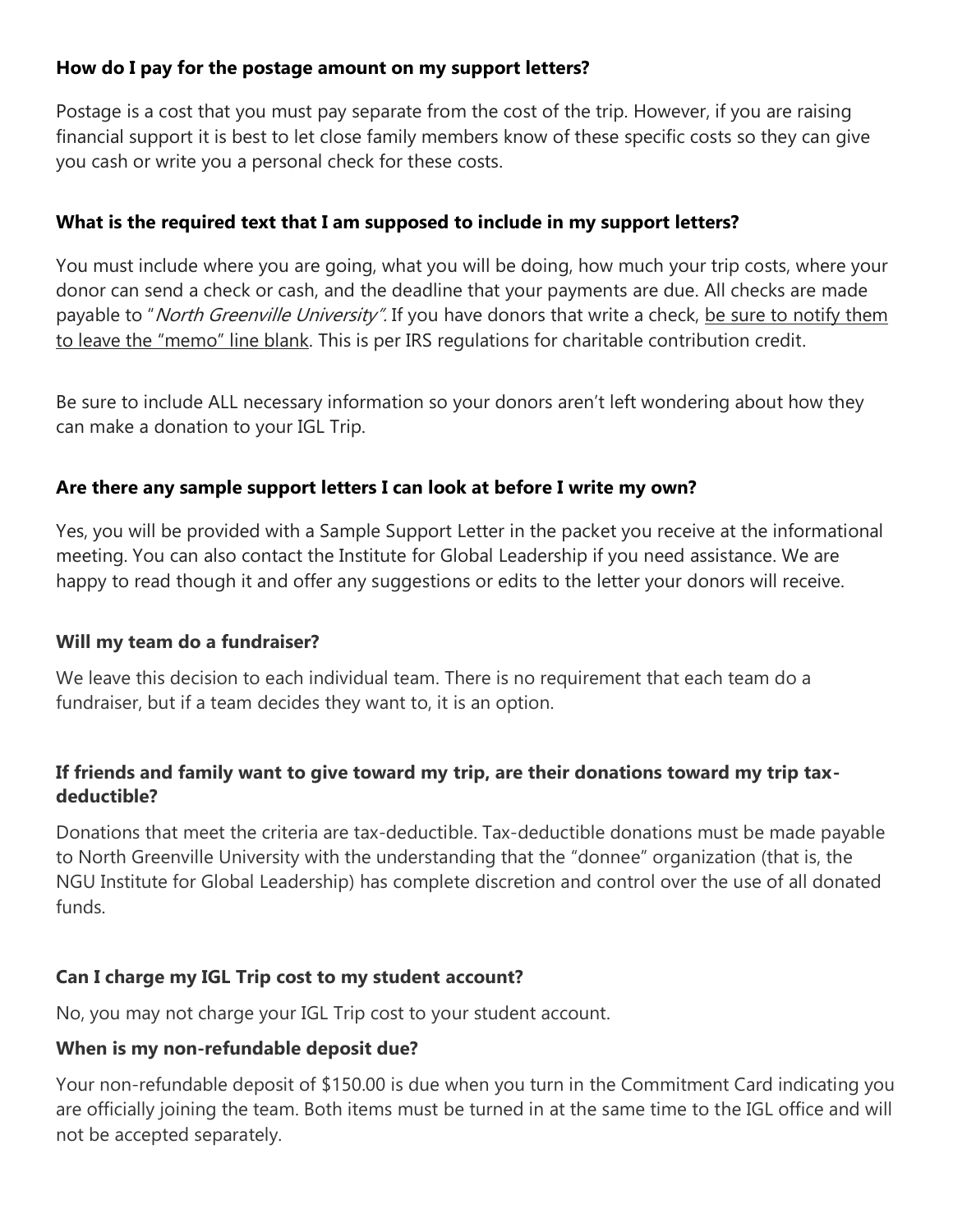## **What happens if I join an IGL team and then back out of going on the trip?**

Backing out of your decision to participate on an IGL Team after committing can have several implications. Regardless of the reason or timing of withdrawal from the team and IGL Trip program, if you are unable to go on your IGL Trip, all funds (including application fee, payments, and gifts received from donors) are non-refundable and you will be held responsible for reimbursing the Institute for Global Leadership for any prepaid expenses.

Once donations have been received and deposited through the NGU Development Office, these cannot be returned to you or your donors

Additionally, choosing to withdraw from an IGL team can also have implications for the rest of the team members by causing their trip costs to increase. If you choose to withdraw from an IGL trip after airline tickets have been purchased, you are still held responsible for those costs and expected to pay them in full.

## **Can I make my own travel arrangements?**

No. The IGL office will coordinate all the logistics specific to your trip. Under no circumstances can IGL team members make their own individual airline reservations or travel separately from the team. If you've committed to be part of the team, then you've committed to travel with the team.

Additionally, airline tickets cannot and will not be booked for IGL team members using mileage from any Frequent Flyer accounts.

# **Why are the payment schedules so important if I'm not leaving for a few months?**

Depending on the time of year you'll be traveling, the IGL has to pre-pay various on-field expenses ahead of time. Additionally, we start the process of booking tickets in December. It is imperative that you keep up with the payment schedules so that there are funds available to purchase YOUR airline tickets and on-field expenses. All expenses are paid out for the entire group, so funds for the whole team must be available.

If you have not turned the appropriate funds in according to the set deadlines, then your IGL participation will undergo further review.

# **What happens if I'm unable to raise all my money?**

In our experience, students who have invested and worked hard in this process from the beginning have been able to raise the necessary funds. During Fundraising Training we will provide you with important information about raising support as well as offer some ideas on how to do this. We are also available to coach you through the process of raising support.

We encourage you to communicate your concerns about finances to the Institute for Global Leadership and to your team leader. The more you communicate with us about your financial situation, the more we are able to help you in the process. If we don't hear from you, we have no way of knowing your financial needs.

## **What happens to any extra money in my account?**

If you have extra money in your account, the funds will be used as explained below: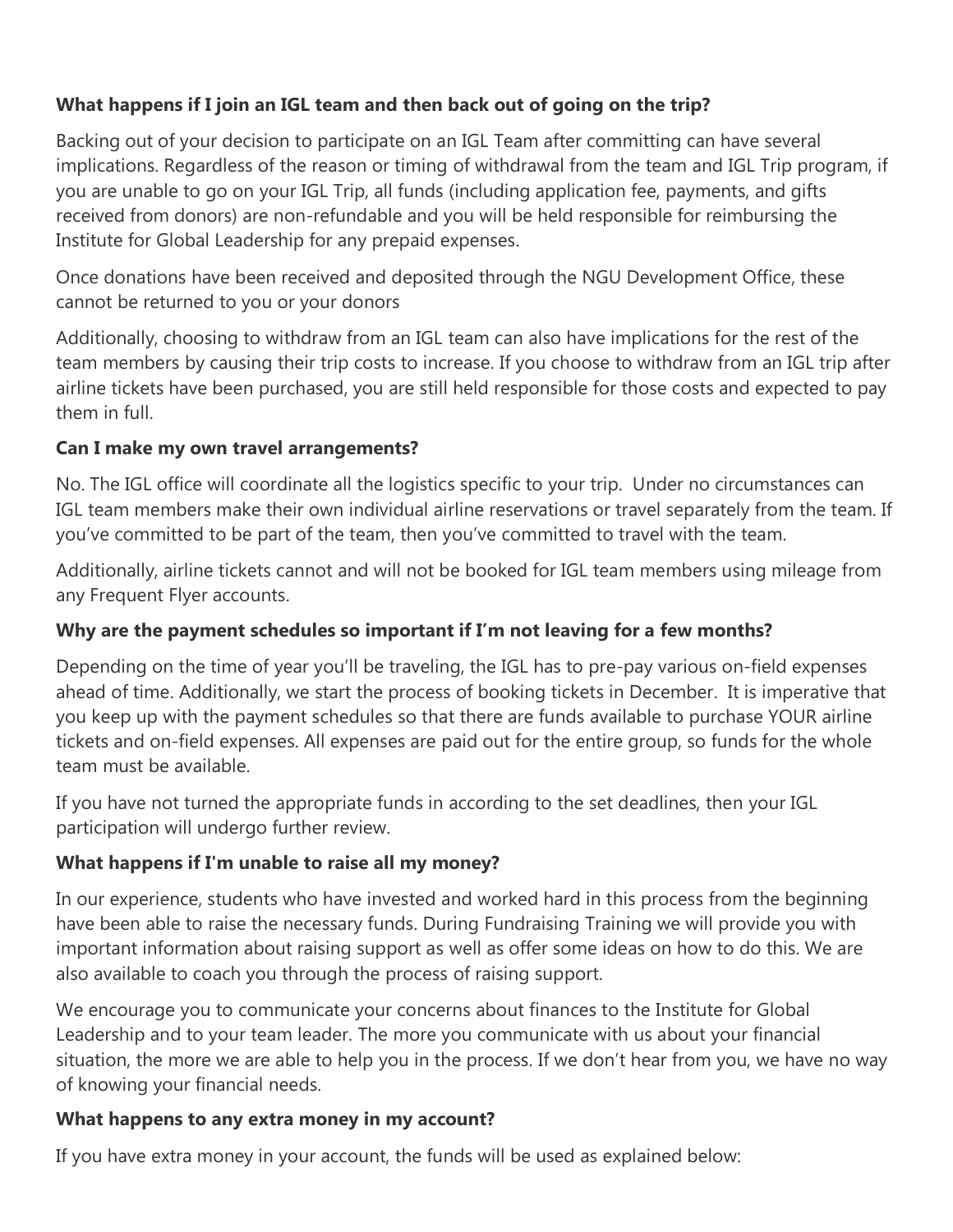- 1. Excess funds can be donated to another team member to aid them in meeting their trip payments.
- 2. Excess funds will be used toward any remaining needs on the IGL Team
- 3. Remaining excess funds can be held for one program year to be applied to a future IGL Trip through the Institute for Global Leadership of North Greenville University.

If you do not specify the way you'd like any excess funds to be utilized, then those funds will be determined at the discretion by the office of the Institute for Global Leadership.

Your excess funds cannot be refunded to you or to donors, nor can you use the money for study abroad programs, volunteer trips or fundraising efforts outside of the Institute for Global Leadership of North Greenville University. (Please note that these limitations are a result of tax laws and regulations).

# **Can I use the funds leftover in my IGL Trip account for a future IGL Trip?**

Leftover funds will be used as described in the previous question. Students will need to notify the IGL office of how they would like any excess funds to be utilized.

# Passport

**NOTE: We strongly advise you to check the U.S. State Department's travel website before applying for your passport. While we try to provide accurate and helpful information, it is important to keep in mind that passport rules, regulations, and fees are subject to change at any time. You will find the most up to date information at** www.travel.state.gov.

# **Why do I need a passport if I am not leaving the country?**

You may need a passport in order to travel due to new TSA photo ID regulations. State-issued IDs from the following states do not meet the minimum security standards of the federal government: Washington, Oregon, Idaho, California, Montana, North Dakota, Minnesota, Illinois, Missouri, Oklahoma, Kentucky, Virginia, Pennsylvania, New Jersey, Rhode Island, Massachusetts, New Hampshire, Maine, and Alaska. If you have a driver's license from one of these states, you will be **required** to have a valid passport, military ID, or permanent resident/green card in order to fly to your destination. **NOTE**: South Carolina has only recently met TSA standards for driver's licenses, so you must make sure your SC driver's license has been updated to meet these requirements.

# **Is my current passport valid for my IGL Trip?**

Check the expiration date. If your passport has already expired OR will expire within 6 months after the date of your return from the trip, you will need a new or renewed passport.

# **How do I apply for a passport?**

You can access the State Department's website by going to www.travel.state.gov. Fill out and print the DS-11 form. Take your completed application, certified copy of your birth certificate, passport photos, application fee, processing fee, and photo ID to the nearest Passport Acceptance Facility. (See information below about where to submit your passport application).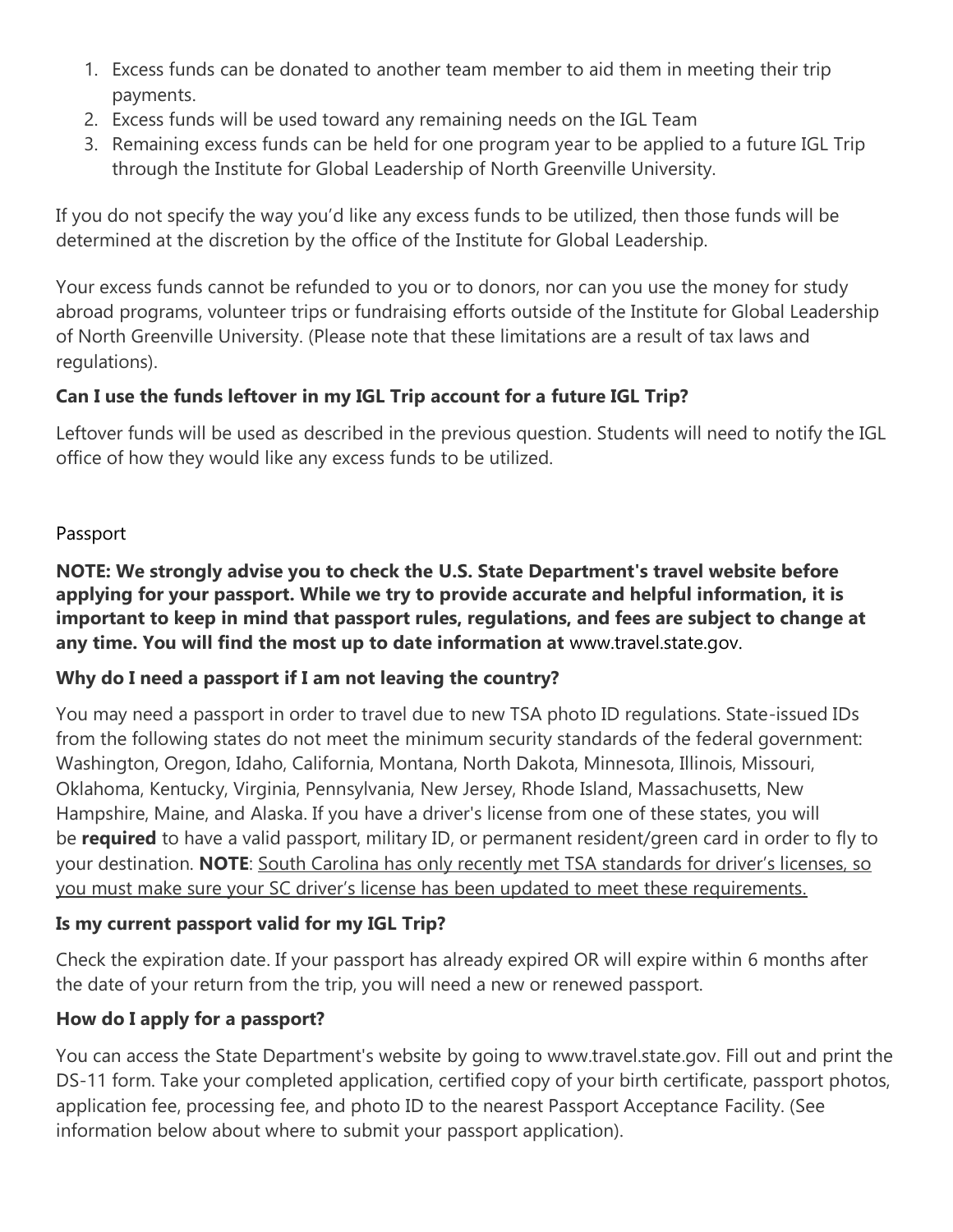Do **NOT** sign the application until instructed to do so by the Acceptance Agent.

### \*\***Please note that you need to apply for a passport BOOK and not a passport card.**

#### **How much does a new passport cost?**

Passport pricing is subject to change, but based on our most recent check, a new passport book costs a total of \$145.00. (Please check the State Department website for current fees at www.travel.state.gov). Payment must be made as instructed below:

- \$110.00 application fee; check or money order made payable to "Department of State"
- \$35.00 execution fee; check or money order made payable as instructed by the Acceptance Facility

### **What all do I need in order to apply for a passport?**

You will need the following documentation when you apply for your passport.

- Completed DS-11 form (Do NOT sign until instructed to do so at the Acceptance Facility)
- Certified copy of your birth certificate a certified birth certificate has a registrar's raised, embossed, and impressed or multicolored seal, registrar's signature, and the date the certificate was filed with the registrar's office, which must be within 1 year of your birth. Please note that some short (abstract) versions of birth certificates may **not** be acceptable for passport purposes. A photo copy will NOT be accepted.
- Two passport photos
- Current Passport Fees you will need TWO checks. One for payment at the Passport Acceptance Facility and one to send in with your application.

### **Where can I get my passport pictures taken?**

You can get your passport photos taken at a Walgreens or a CVS. Passport photos come as a set of two photos and range from \$14-\$20.00. Based on our most recent research, the lowest cost was \$14.99 at Walgreens and CVS. You may be able to find coupons if you search online.

Please note that you may also need to turn in additional photos for a visa application, depending on your destination. (The Institute for Global Leadership office and your team leader will give further instructions about visa applications if this applies to your trip).

## **What if I don't have an official copy of my birth certificate?**

You can [view instructions by state](http://www.cdc.gov/nchs/w2w.htm) for requesting a copy of your birth records. You must request the records from the state where you were born, not where you currently reside. For states that offer long form and short form versions of birth certificates, be sure to request the long form.

If you do not have primary evidence of U.S. citizenship or your U.S. birth certificate does not meet the requirements, please follow instructions for obtaining [Secondary Evidence of U.S. Citizenship.](http://travel.state.gov/passport/get/secondary_evidence/secondary_evidence_4315.html)

### **Where can I submit my passport application?**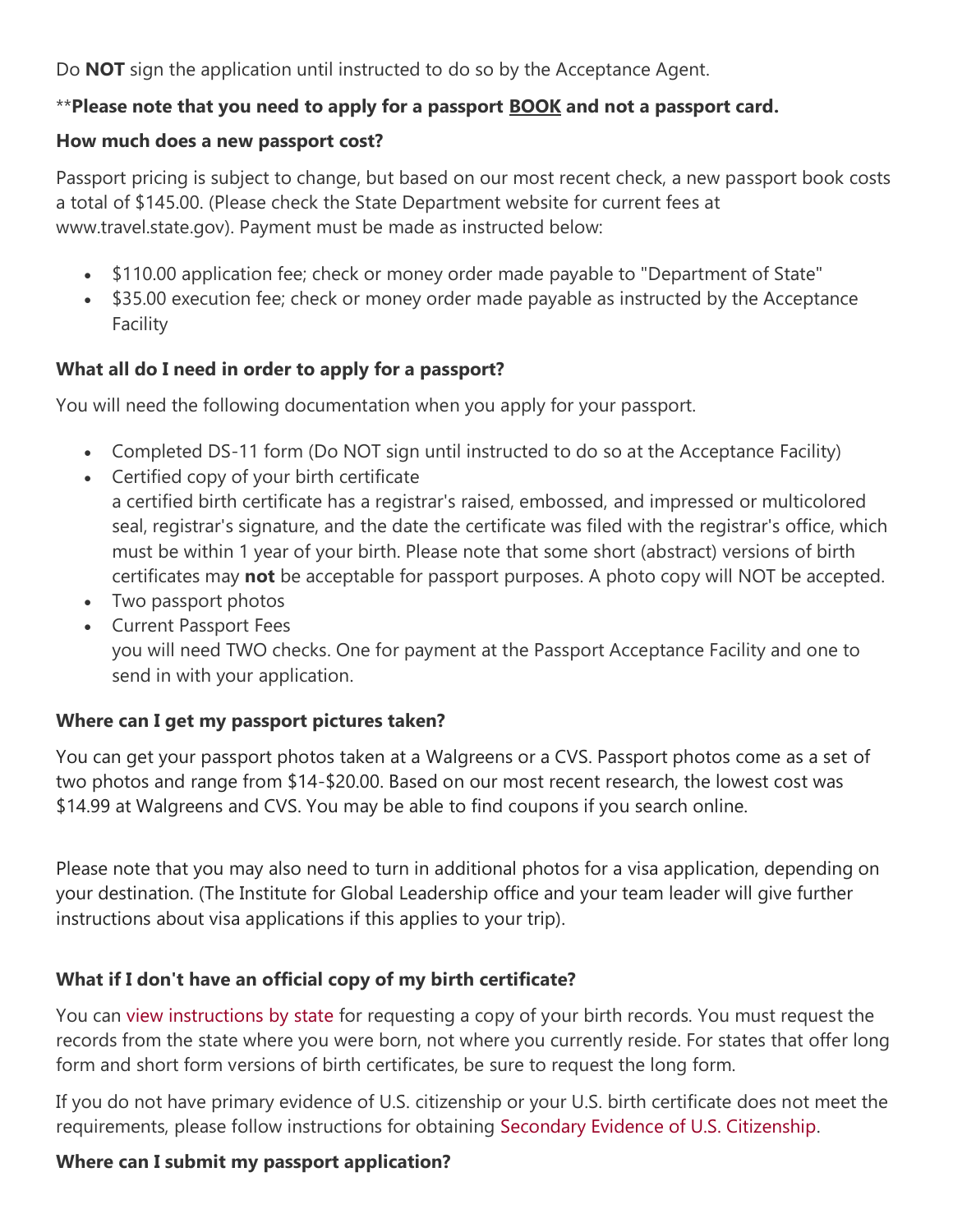The best location locally (in Greenville) to submit your passport is at the Passport Office of the Main Post Office in downtown Greenville. The address is: **600 W. Washington Street. Greenville, SC 29602-9998**. Everything can be taken care of in one visit, provided you have all the necessary documents. Call ahead to make an appointment. Ph.: **864-282-8422**

If you are renewing your passport using Passport Renewal Application Form DS-82, Post Offices do not need to review or process your application. You can mail your renewal application directly to the State Department yourself.

## **How long does it take to get a passport?**

Passport processing time is subject to change at any time so do not delay in submitting your application. The process typically takes 4-6 weeks from the time you mail off your passport application until you actually receive your passport.

Please note that the Institute for Global Leadership must have your passport information on file in order to book your plane ticket. Tickets are often booked months in advance to ensure sufficient availability for the team.

If you have not submitted your valid passport to the IGL Office by **December 1**, your IGL Trip participation will undergo further review.

## **DO NOT DELAY in applying for your passport!**

### **How do I renew my passport?**

Check the renewal requirements on www.travel.state.gov of the State Department's website. Fill out and print the DS-82 form. You must sign and date Form DS-82 on page 1 of the application.

Mail the following original documents (not copies) in a padded envelope to the address listed on the form:

- Form DS-82 (signed and dated on page 1)
- Your most recent U.S. Passport
- Two Passport Photos
- A marriage certificate or court order (**only** if your current name is **different** from what was recorded in your most recent U.S. passport)
- Current Passport Fees

Please note:

- You are strongly encouraged to mail your passport application and any personal documents using a traceable delivery method.
- In order to protect the contents of your mailing from the elements throughout the delivery process, we encourage you to mail your passport application and any personal documents using a secure means of packaging, such as a Tyvek envelope.

### **How much does it cost to renew my passport?**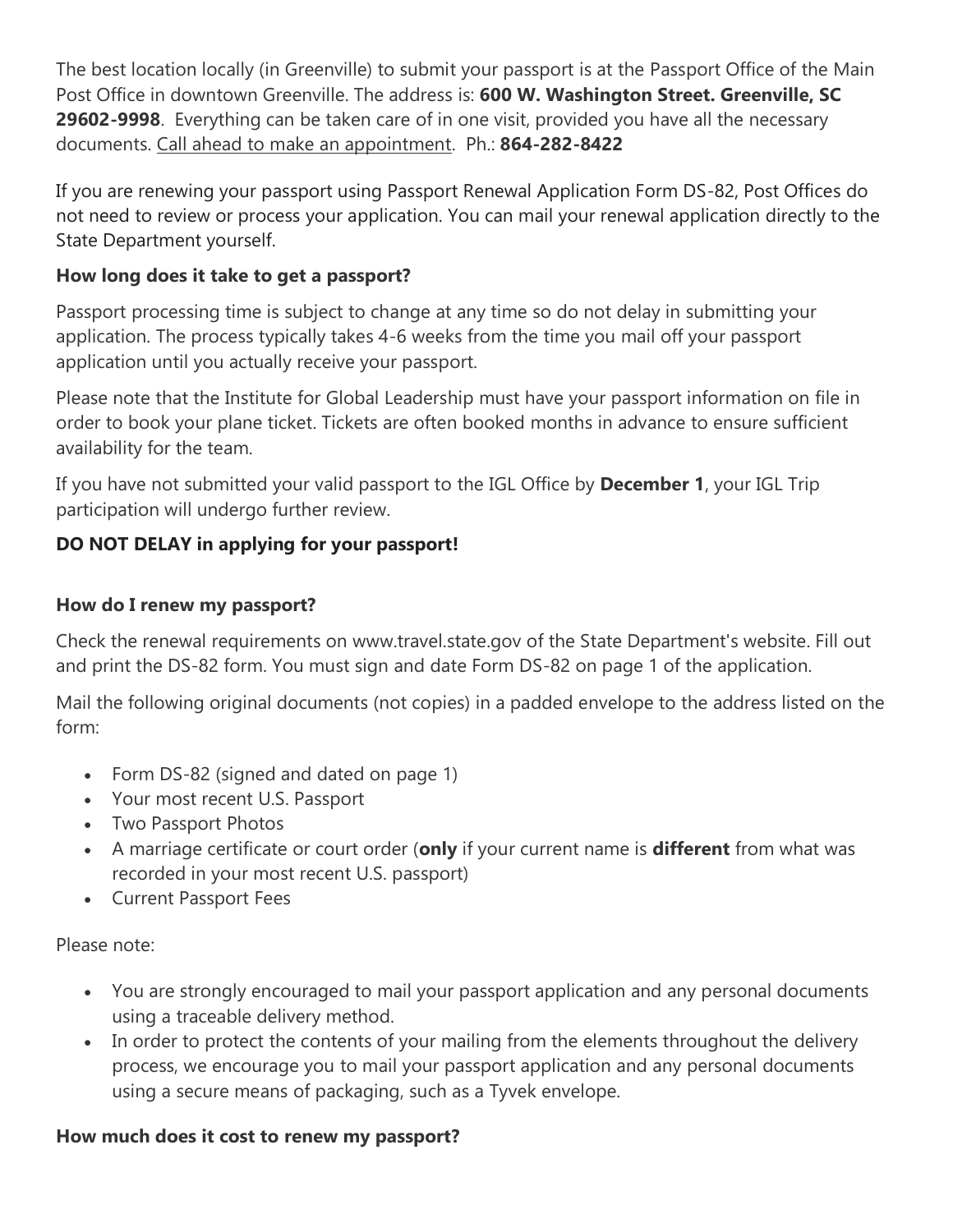Passport pricing is subject to change, but based on our most recent check, the fee to renew your passport is \$110. Check or money order should be made payable to "Department of State." Please check the State Department website for current fees.

## **If I do not receive my passport by the IGL Trip application deadline, will you still accept my application?**

Yes, we will still accept your application. The important thing is that you begin the process NOW. If you have not submitted your valid passport to the Institute for Global Leadership by December 1, your trip participation will undergo further review. If we do not have your passport by the time we need to purchase tickets that could affect the cost of your ticket if it has to be purchased individually after the group has already been booked.

## **Are the passport fees included in my IGL Trip cost?**

No, passport fees are not included in your trip cost.

### Immunizations

## **What shots do I need to get for my trip?**

Make certain you are up to date with all vaccinations and immunizations. At the very least, please be sure that you are current on any tetanus and hepatitis shots. Check with your doctor's office, local health department, or any travel health clinic to see what they would recommend. Visit the Center for Disease Control website [\(https://www.cdc.gov/](https://www.cdc.gov/) ) to search by country for required and/or recommended vaccinations.

CDC divides vaccines for travel into three categories: routine, recommended, and required. While your doctor will tell you which ones you should have, it's best to be aware of them ahead of time.

- **Routine Vaccinations:** Be sure that you are up to date on your routine vaccinations. These vaccines are necessary for protection from diseases that are still common in many parts of the world even though they rarely occur in the United States. If you are not sure which vaccinations are routine, view the recommended immunization schedule for adults over the age of 18.
- **Recommended Vaccinations:** These vaccines are recommended to protect travelers from illnesses present in other parts of the world and to prevent the importation of infectious diseases across international borders. Which vaccinations you need depends on a number of factors including your destination, whether you will be spending time in rural areas, the season of the year you are traveling, your age, health status, and previous immunizations. See the destinations page and look up the country or countries you will visit.
- **Required Vaccinations:** The only vaccine required by International Health Regulations is yellow fever vaccination for travel to certain countries in sub-Saharan Africa and tropical South America. Meningococcal vaccination is required by the government of Saudi Arabia for annual travel during the Hajj. If either of these apply to you, visit the [CDC Vaccinations webpage](http://wwwnc.cdc.gov/travel/content/vaccinations.aspx) for more information.

If you have altered immunocompetence due to illnesses such as diabetes or HIV, please read this [article](http://wwwnc.cdc.gov/travel/yellowbook/2010/chapter-8/immunocompromised-traveler.aspx) or take a copy to your doctor prior to receiving any vaccinations.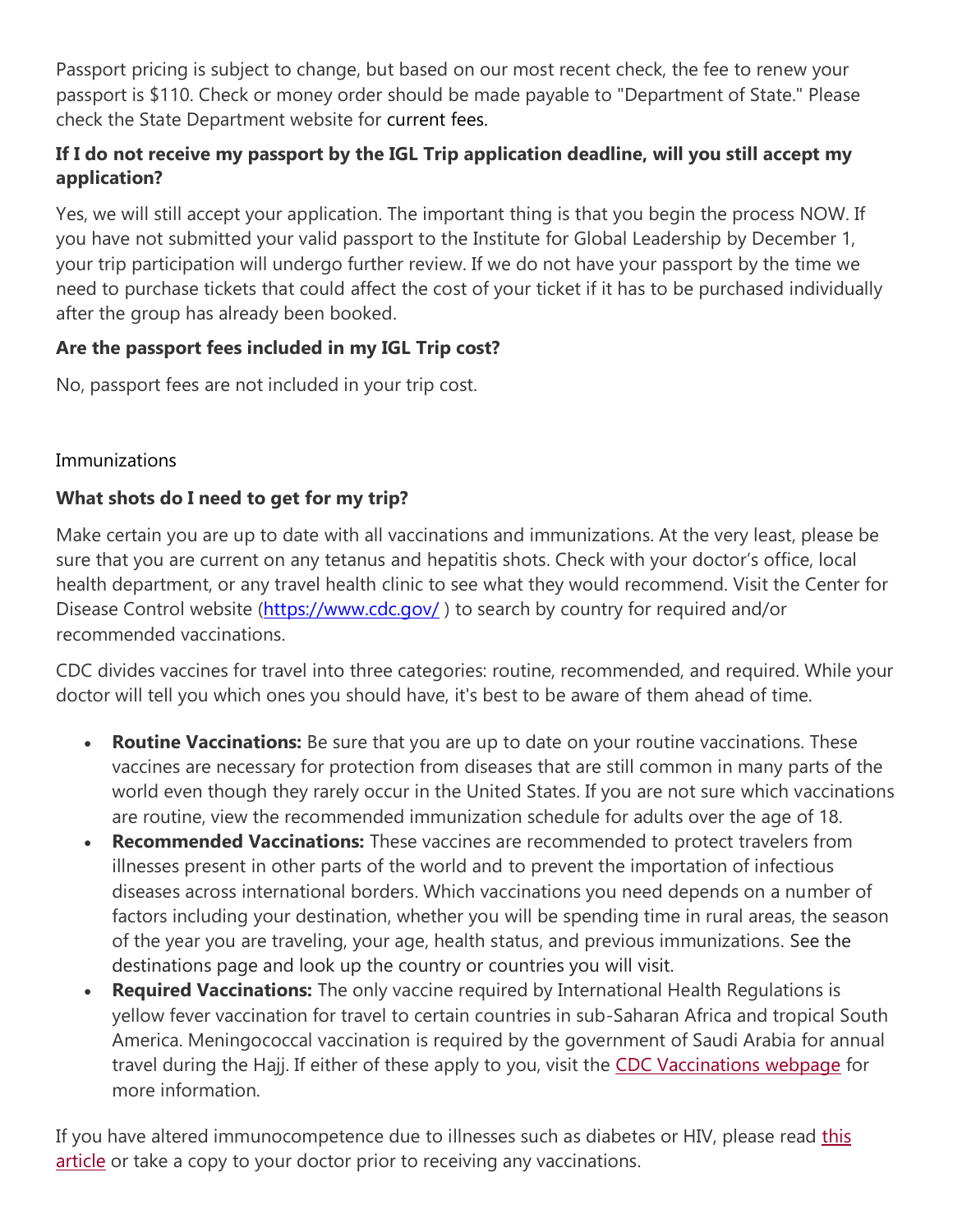### **Where can I get my shots?**

Where you can get your shots depends on what shots you need. We recommend that you call ahead to make an appointment and confirm that the needed immunizations will be available.

If your insurance does not cover the cost of immunizations, you may want to call around to check prices. Keep in mind that some immunizations are required weeks or months ahead of time and/or are a series of shots over a period of time. Some health care providers may have to order the specific immunizations that you need so be sure to plan ahead.

One awesome clinic we recommend looking into is Passport Health in Greenville. They are located at **37 Villa Road Suite 301 Greenville, SC 29615**. Their phone number is **864-631-2268** and their website is [https://www.passporthealthusa.com/.](https://www.passporthealthusa.com/) Other possible options for where to get shots include your primary care physician

### **How much will my shots cost?**

The cost varies based on the shot, the health care provider, and your insurance coverage. See the previous question for more information about where to get your shots.

#### **Is the cost for immunizations included in my IGL Trip cost?**

No, immunization costs are not included in your trip cost. However, if you are raising financial support it is best to let close family members know of these specific costs so they can give you cash or write you a personal check for these costs.

### **Safety & Security**

## **What procedures and policies are in place to ensure safety and security for IGL Team participants?**

At the North Greenville Institute for Global Leadership, it is our aim to alleviate and eliminate as many potential risks as possible for our students as they travel. It is our desire to see students serving on IGL Team trips grow in their spiritual journey, have a great experience while on the trip, and return safely with a changed heart directed toward service and the Nations.

There is always a risk associated with going anywhere, whether across the street or across the ocean. First and foremost, we believe God is sovereign and trustworthy in all things, and the name of Christ is worth the unknown risks associated with overseas travel.

The Executive Director of the Institute for Global Leadership reserves the right to cancel any IGL Trip when it is deemed that health or security concerns would cause an unacceptable level of risk to the welfare of any team. Security issues will be taken into account prior to the approval of any project or